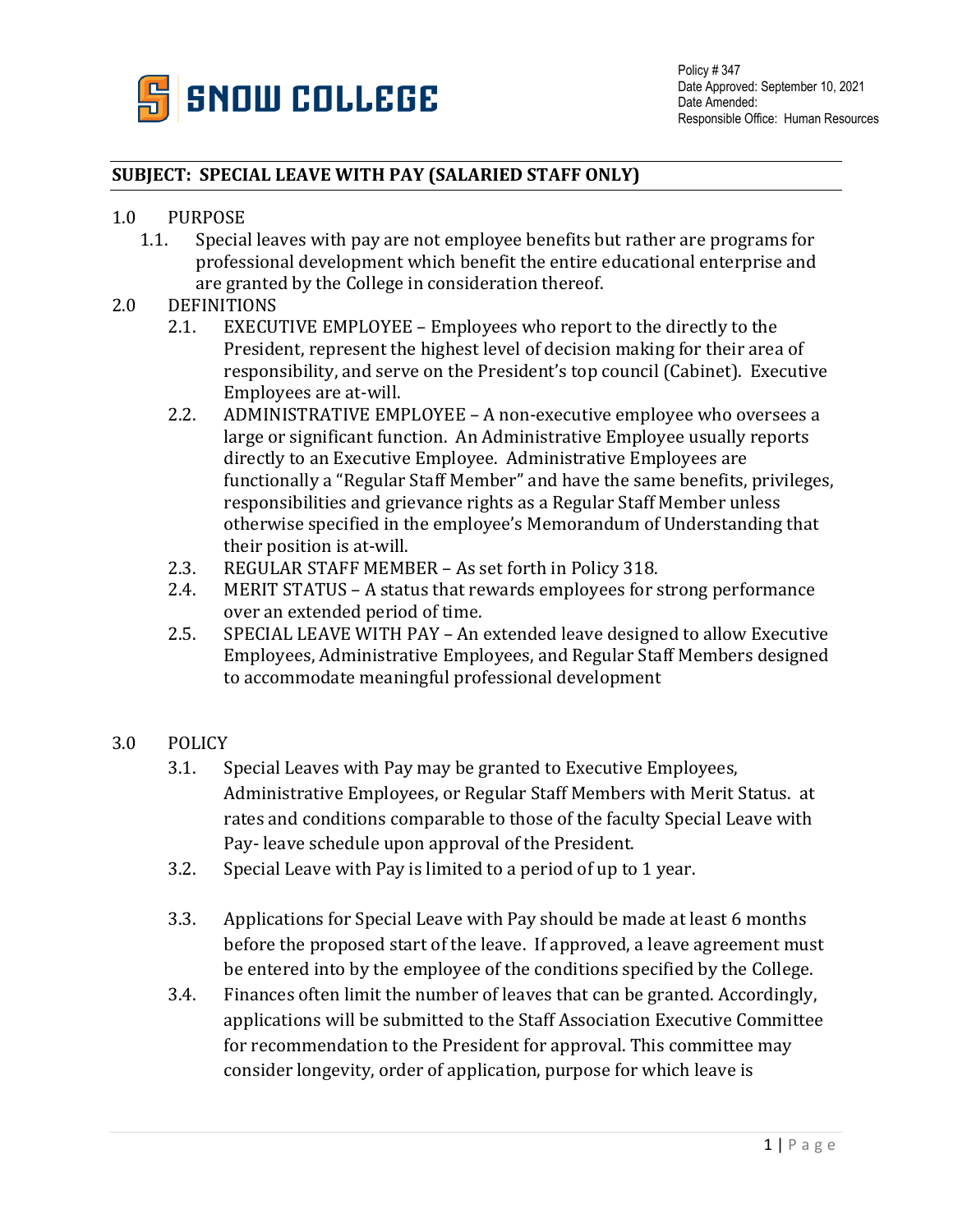

Policy # 347 Date Approved: September 10, 2021 Date Amended: Responsible Office: Human Resources

requested, value of leave to both the individual and the institution, and any other criterion the committee judges to be relevant.

- 3.4.1. The President's decision may not be appealed.
- 3.4.2. Any Special Leave with Pay also requires approval from the Board of Trustees.
- 3.5. While on Special Leave with Pay, the employee may receive up to 100% of their normal pay for leave less than 6 months, or 70% of their normal pay for leave 6 months or more (excluding overtime, stipends, etc). This amount will be stated in the leave agreement.
	- 3.5.1. The employee may not work for pay for any organization or Snow College in another capacity except for nominal amounts in a position that clearly benefits the employee's development and Snow College.
	- 3.5.2. The employee should actively participate in planning to reduce the cost of the leave and to minimize the disruption to operations.
- 3.6. If applicable, sick leave and vacation leave do not continue to accrue during special leaves with pay. Any leave accrued before the leave will remain in place during the leave.
- 3.7. Employees receiving special leave with pay are expected to return to Snow College for at least one full year after leave. Failure to return requires the employee to reimburse Snow College for full salary and benefits received. Arrangement must be made within 30 days of notice not to return for payments to be made within the next six months.
- 3.8. Special leaves with pay should be followed at the end of the leave with a report for the employee's personnel file. The report should include any certificates, credits, degrees, etc. that were earned.
	- 3.8.1. Within 1 year of returning from Special Leave with Pay, the employee must complete a formal presentation in an event organized by the Staff Professional Development Committee.

## 4.0 APPLICATION PROCESS

- 4.1. After achieving Merit Status, an eligible employee (as defined in section 3.1) may send a written application for a Special Leave with Pay leave to the Staff Association Executive Committee. Human Resources will provide the proper application form. This application should include a detailed description of the Special Leave with Pay activity, including:
	- 4.1.1. The time period when the Special Leave with Pay will take place;
	- 4.1.2. The manner in which the activity supports Snow College's mission, vision, and goals;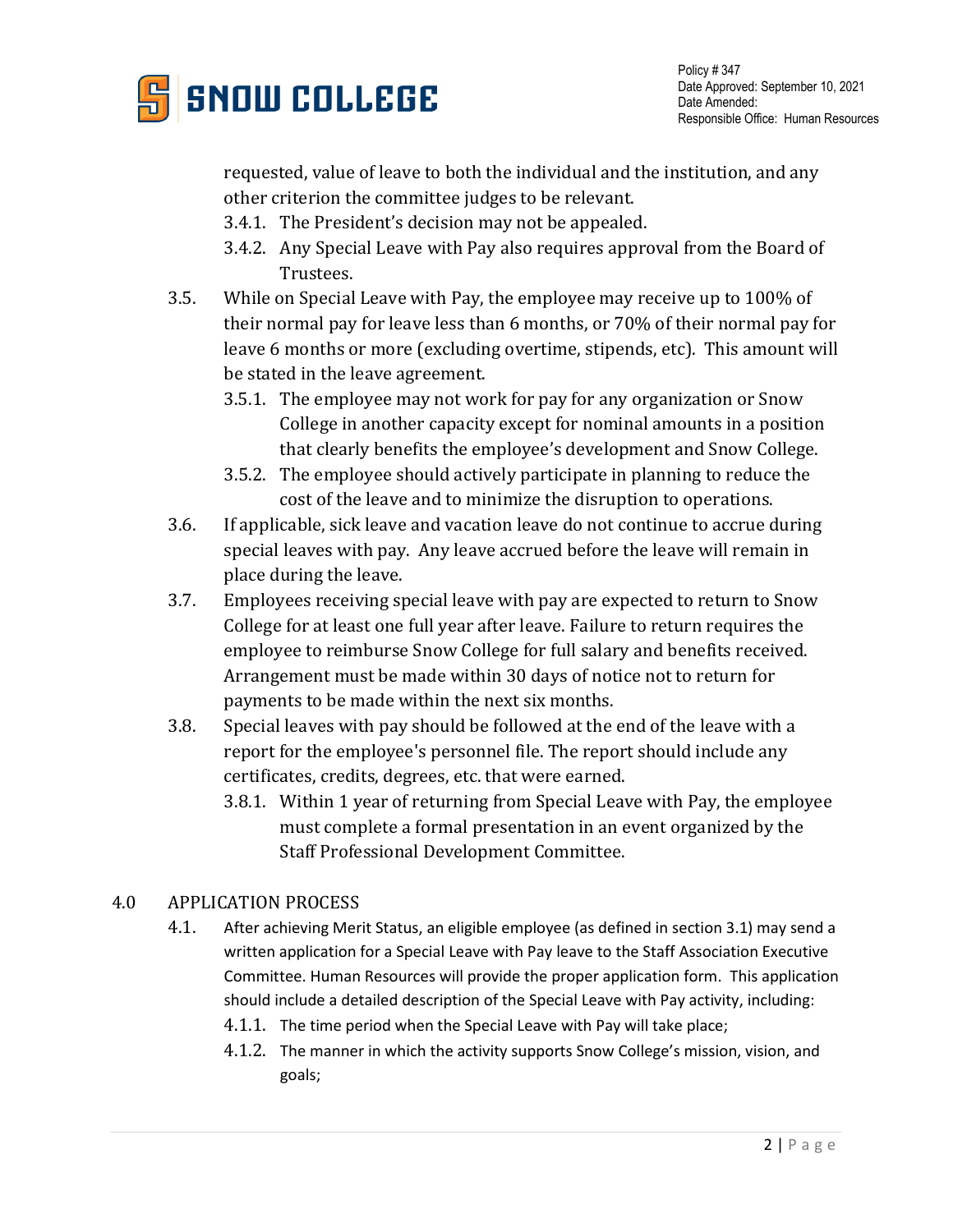

Policy # 347 Date Approved: September 10, 2021 Date Amended: Responsible Office: Human Resources

- 4.1.3. The manner in which the project will benefit the College, the employee's department, other departments, and students;
- 4.1.4. A plan to recount the Special Leave with Pay experience with employees, students, and the college community as appropriate;
- 4.1.5. Written acknowledgement by the Immediate Supervisor and supervising Administrative Employee that they are aware of the Special Leave with Pay application.
- 4.1.6. The application may also include optional endorsement letters from colleagues and interested stakeholders as well as suggestions for logistically implementing the proposed Special Leave with Pay.
- 4.1.7. The Immediate Supervisor and/or supervising Administrative Employee may also send a letter to the Staff Association Executive Committee no later than one week after the application deadline discussing the benefits and challenges of the proposed Special Leave with Pay application.
- 4.2. Application Timeline
	- 4.2.1. Application due dates:
		- 4.2.1.1. For Special Leave with Pays that begin in the Fall Semester, the application must be submitted to the Staff Association Executive Committee (SAEC) by March 15 of the same year.
		- 4.2.1.2. For Special Leaves with Pay that begin in Spring Semester, the application must be submitted to the SAEC by July 15 of the previous calendar year.
		- 4.2.1.3. For Special Leaves with Pay that begin in Summer Semester, the application must be submitted by November 15 of the previous calendar year.
	- 4.2.2. Special Leave with Pay requests will be reviewed by the Staff Association Executive Committee within 30 calendar days of the application deadline. The SAEC will rate each application based on the criteria recommended in this document. As judged by the SAEC, the meritorious Special Leave with Pay applications requiring financial assistance from the college, including comments on the benefits of said applications, will be forwarded to the supervising Executive Employee. Self-funded Special Leave with Pay applications will also be reviewed using the same criteria and meritorious applications will be forwarded to the supervising Executive Employee. Candidates whose proposals are not forwarded to the supervising Executive Employee will be notified within 30 calendar days of the application deadline.
	- 4.2.3. The meritorious self-funded and non-self-funded applications recommended by the Staff Association Executive Committee will be forwarded to the supervising Executive Employee within 15 calendar days after the application deadline. The